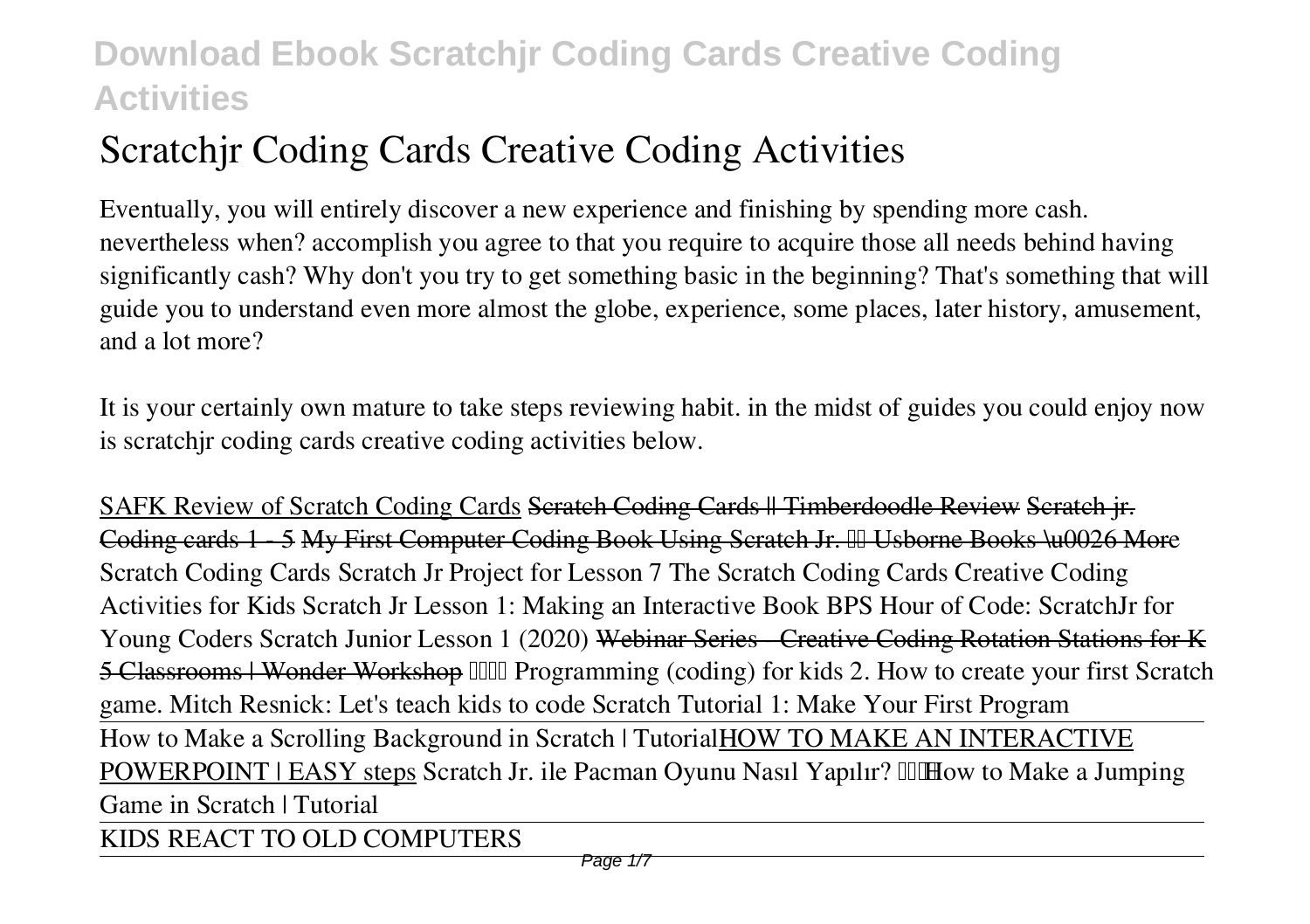#### Creative Algorithms - Generative Design \u0026 Creative Coding Art

How to make the Chrome Dinosaur game in Scratch Jr*\"Python for kids\" course, chapter 1. Full course* you can find at Udemy! SeratchJr Coding For Kids (Video 3) Two Divers What is creative coding? Creative Coding Manifesto 2021 *Webinar Series - Relevant Robotics: Integrating Creative Coding and Robots in Your Classroom Lesson 7: Coding with Scratch and Scratch Jr - Introduction* Scratch Jr. Coding Basics: Lesson 6 Computer Science Education Week: Coding Stuff - Youth Edition *Wanjun Zhang - Coding as Enrichment: How to Empower Students with Creative Coding Experiences*

Scratchjr Coding Cards Creative Coding

Awesome coding and learning resources for everyone. Most of these links will make your learning process fun and creative. These resources will help you become a programmer, challenge you to be better ...

Awesome-resources

A fun, friendly guide to coding on a tablet computer using the free ScratchJR app. Discover how computers work and how to tell them what to do using code, then follow simple, step-by-step instructions ...

Shaw Nielsen

ScratchJr is a free, introductory computer programming language that runs on iPads, Android tablets, Amazon tablets, and Chromebooks. Inspired by Scratch, the wildly popular programming language used Page 2/7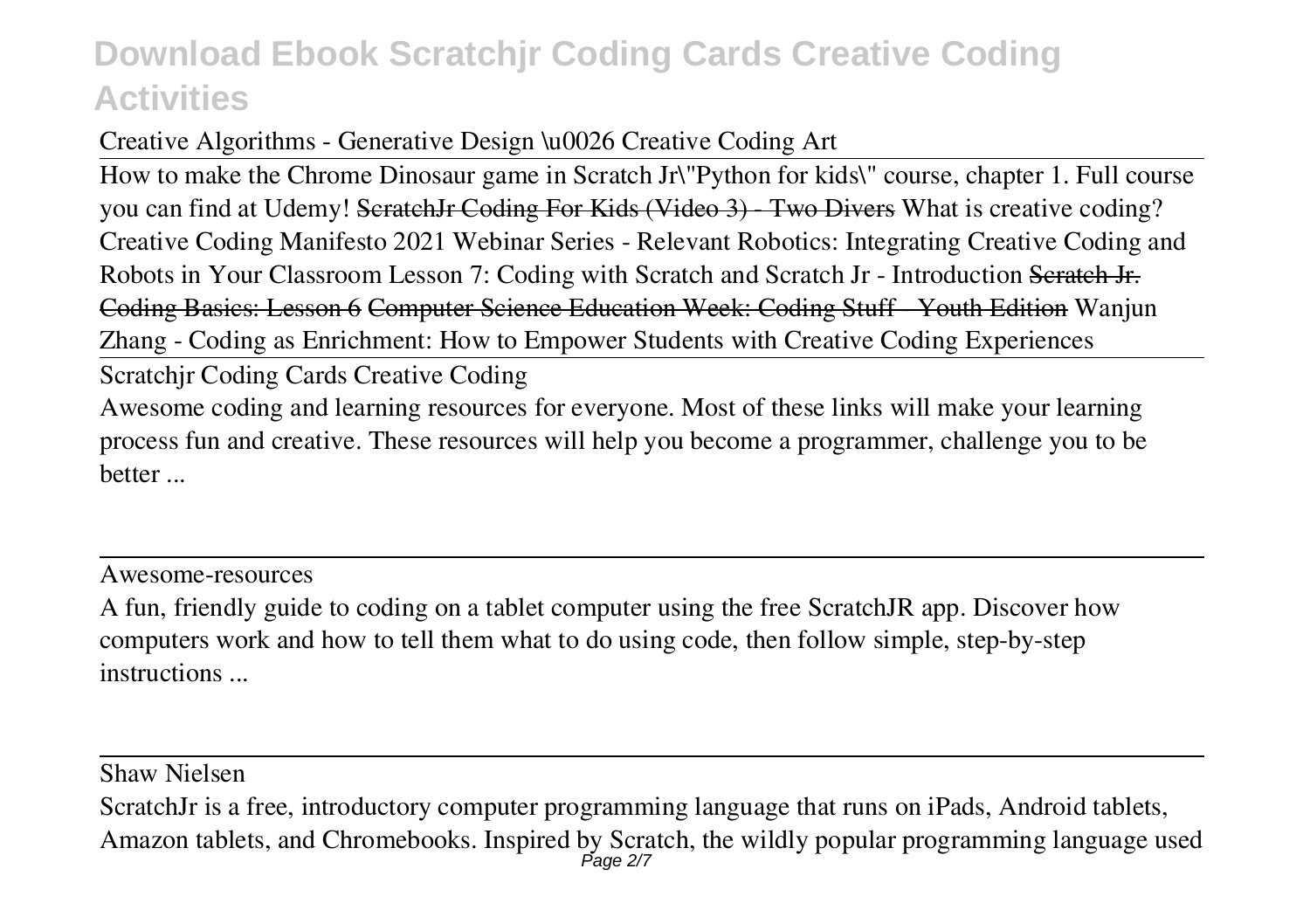...

The ScratchJr Coding Cards are a deck of 75 activity cards covering fun and exciting projects designed to educate young children with the visual programming language, ScratchJr. ScratchJr is a free, introductory computer programming language that runs on iPads, Android tablets, Amazon tablets, and Chromebooks. Derived from Scratch, the wildly popular programming language used by millions of kids worldwide, ScratchJr helps even younger children (5 to 7 years old) create their own playful animations, interactive stories, and dynamic games. The ScratchJr Coding Cards encourage kids to think creatively and systematically while developing computational thinking skills. Kids will learn powerful ideas about computer science by using ScratchJr programming blocks to make characters move, jump, dance, sing, and more. As they work through the deck, they will become creative thinkers and problem solvers. Written by the ScratchJr co-creator, Prof. Marina Umaschi Bers, and Dr. Amanda Sullivan, the exercises in ScratchJr Coding Cards will encourage kids to develop coding skills as well as foundational concepts for literacy, math, planning, and problem-solving, all while having fun. The cards are created using the pedagogical approach developed by Prof. Bers to teach coding in a playful way to young children.

ScratchJr is a free, introductory computer programming language that runs on iPads, Android tablets, Amazon tablets, and Chromebooks. Inspired by Scratch, the wildly popular programming language used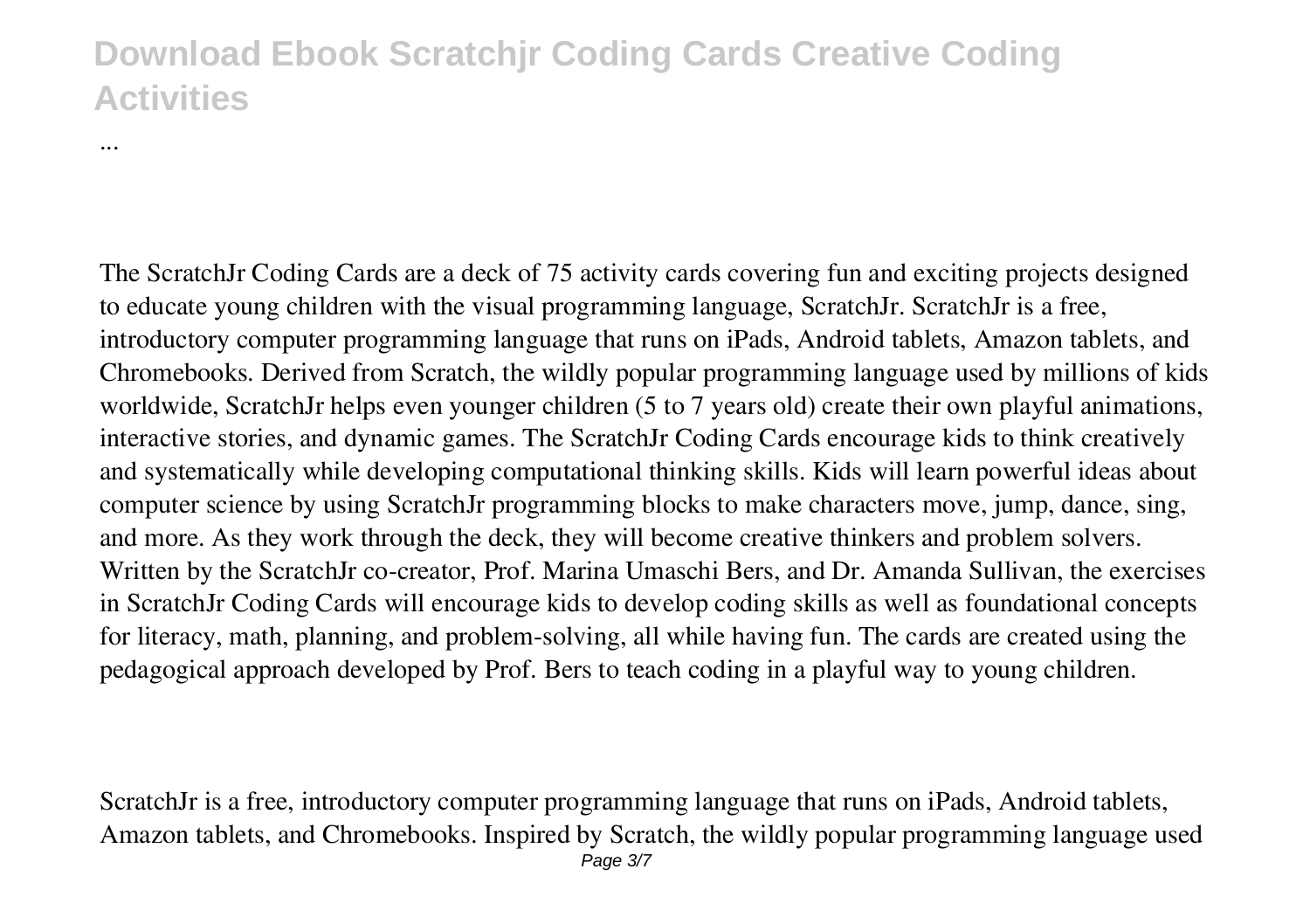by millions of children worldwide, ScratchJr helps even younger kids create their own playful animations, interactive stories, and dynamic games. The Official ScratchJr Book is the perfect companion to this free app and makes coding easy and fun for all. Kids learn to program by connecting blocks of code to make characters move, jump, dance, and sing. Each chapter includes several activities that build on one another, culminating in a fun final project. These hands-on activities help kids develop computational-thinking, problem-solving, and design skills. In each activity, you'll find: UStep-by-step, easy-to-follow directions IWays to connect the activity with literacy and math concepts ITips for grownups and teachers <sup>[</sup>Creative challenges to take the learning further By the end of the book, kids will be ready for all sorts of new programming adventures! The ScratchJr app now supports English, Spanish, Catalan, Dutch, French, Italian, and Thai.

A collection of ten themed activity card sets that introduces children to computer programming fundamentals using Scratch, a visual programming language developed by the Lifelong Kindergarten Group at the MIT Media Lab.

Coding as a Playground, Second Edition focuses on how young children (aged 7 and under) can engage in computational thinking and be taught to become computer programmers, a process that can increase both their cognitive and social-emotional skills. Learn how coding can engage children as producers[land] not merely consumers of technology in a playful way. You will come away from this groundbreaking work with an understanding of how coding promotes developmentally appropriate experiences such as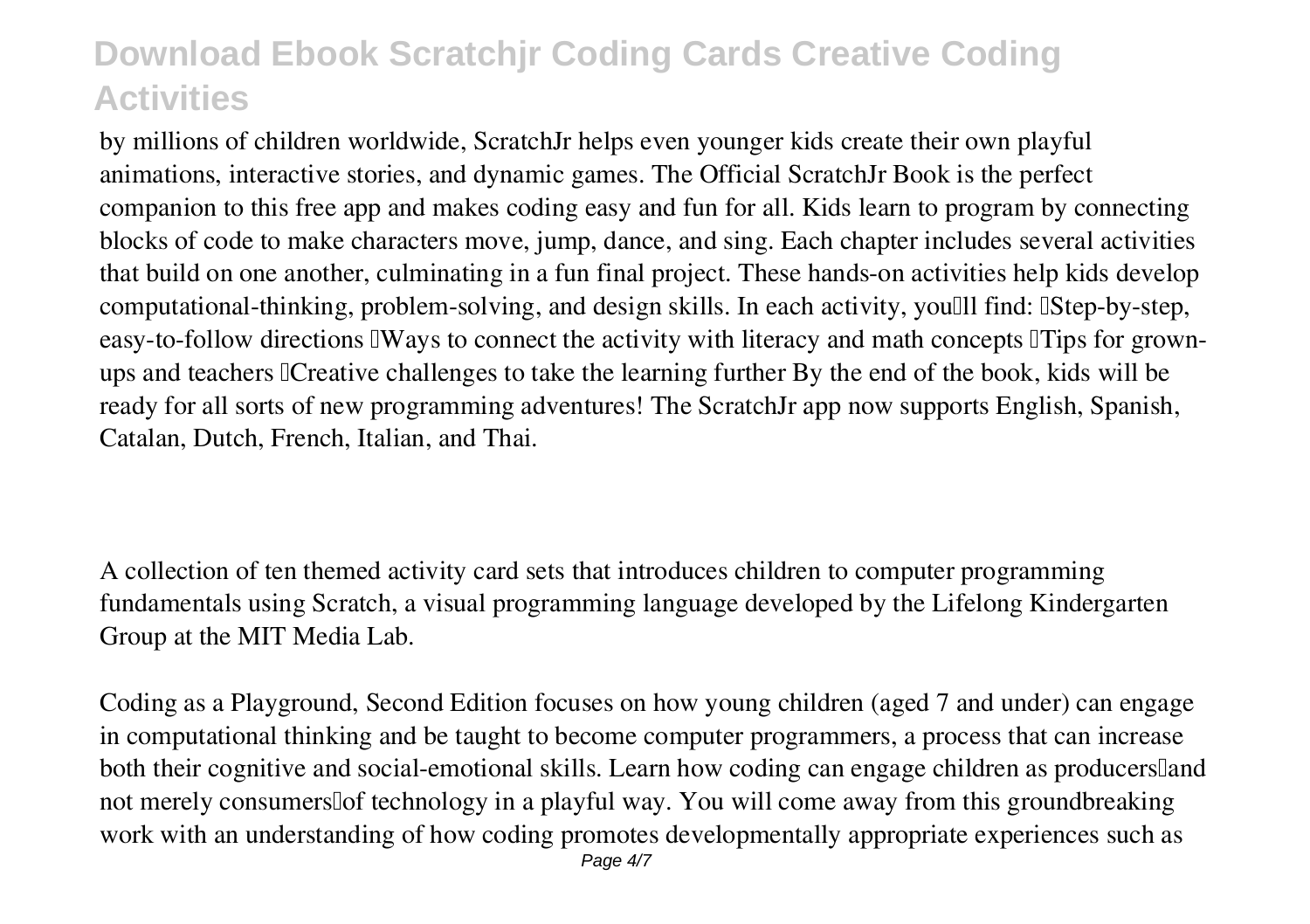problem-solving, imagination, cognitive challenges, social interactions, motor skills development, emotional exploration, and making different choices. Featuring all-new case studies, vignettes, and projects, as well as an expanded focus on teaching coding as a new literacy, this second edition helps you learn how to integrate coding into different curricular areas to promote literacy, math, science, engineering, and the arts through a project-based approach and a positive attitude to learning.

In Coding with ScratchJr, you can land on the moon, travel deep under the sea, take a trip to a magical world, and play a game of basketball. Easy-to-follow, step-by-step instructions will guide you through these fantastic projects. Once you've got the hang of it, there are different challenges you can choose to really test your coding skills and handy troubleshooting hints to help if you need them. With Ready, Set, Code!, you'll soon be ready for the world of coding.

Why children should be taught coding not as a technical skill but as a new literacy a way to express themselves and engage with the world. Today, schools are introducing STEM education and robotics to children in ever-lower grades. In Beyond Coding, Marina Umaschi Bers lays out a pedagogical roadmap for teaching code that encompasses the cultivation of character along with technical knowledge and skills. Presenting code as a universal language, she shows how children discover new ways of thinking, relating, and behaving through creative coding activities. Today<sup>[]</sup> children will undoubtedly have the technical knowledge to change the world. But cultivating strength of character, socioeconomic maturity, and a moral compass alongside that knowledge, says Bers, is crucial. Bers, a leading proponent of teaching computational thinking and coding as early as preschool and kindergarten, presents examples of children and teachers using the Scratch Jr. and Kibo robotics platforms to make explicit some of the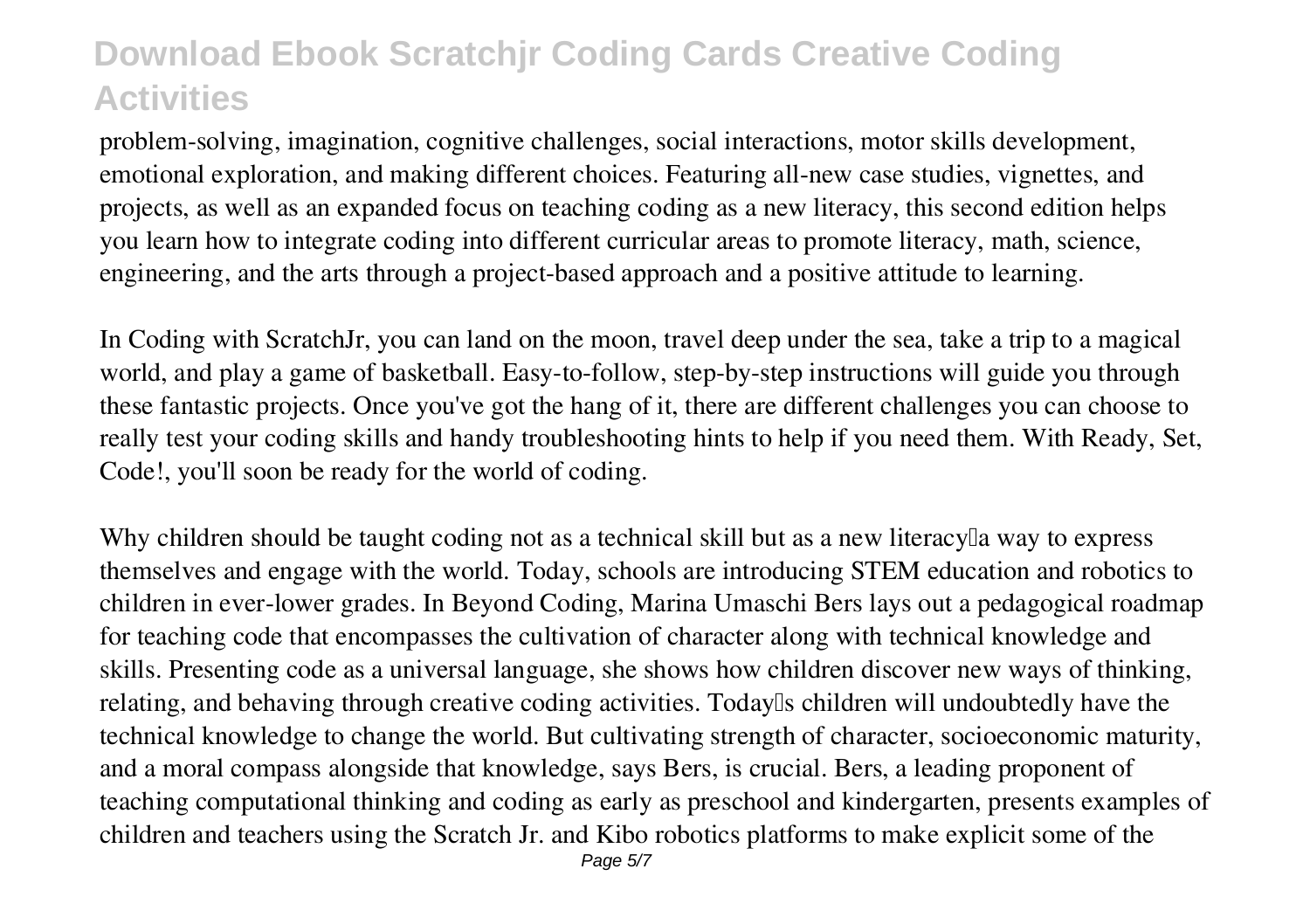positive values implicit in the process of learning computer science. If we are to do right by our children, our approach to coding must incorporate the elements of a moral education: the use of narrative to explore identity and values, the development of logical thinking to think critically and solve technical and ethical problems, and experiences in the community to enable personal relationships. Through learning the language of programming, says Bers, it is possible for diverse cultural and religious groups to find points of connection, put assumptions and stereotypes behind them, and work together toward a common goal.

Teach kids the concepts of coding in easy-to-understand language and help them develop games of their own with The Everything Kids<sup>[]</sup> Scratch Coding Book! Understanding computer science is becoming a necessity in the modern age. As our world shifts towards becoming increasingly more technical and automated, the ability to code and understand computers has become one of the most valuable skills any child can have on the road to a successful life. More and more schools are recognizing this importance and have started to implement computer science and coding as core elements in their curriculums, right alongside math and history. The Everything Kids<sup>[]</sup> Scratch Coding Book helps children get a head start on this new essential skill, with Scratch coding a language designed by MIT specifically to help a younger audience learn to code. In no time, children will learn basic coding concepts, build fun games, and get a competitive edge on their classmates. This book encourages children to think analytically and problem-solve, while helping them develop an essential skill that will last them a lifetime.

Build your own computer games with Scratch 3! Learn how to make fun games with Scratch--a free, beginner-friendly programming language from the MIT Media Lab. Create mazes, road-crossing games,